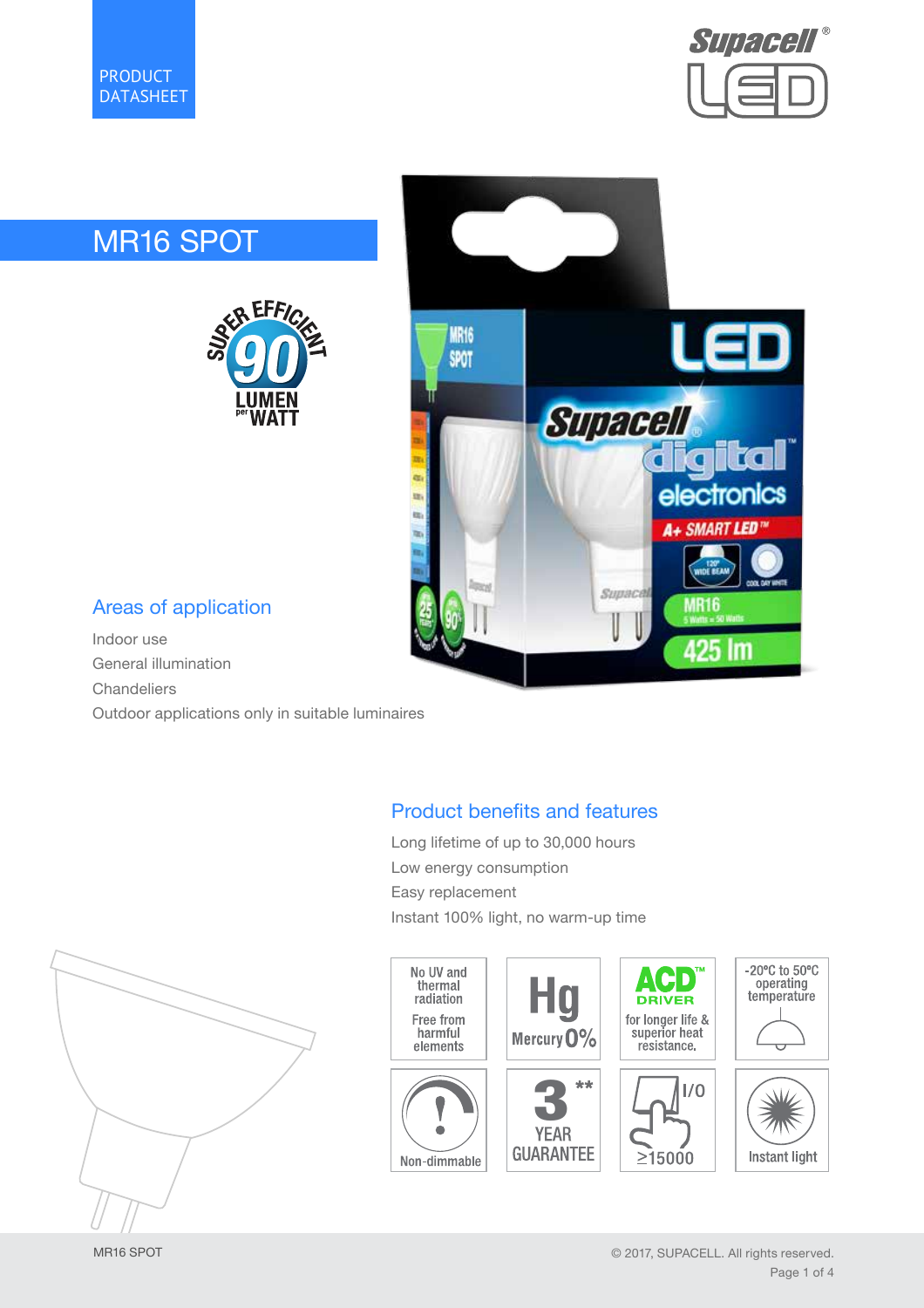

# Technical data

#### Electrical data

| Wattage                | bW                             | /W                      |
|------------------------|--------------------------------|-------------------------|
| Nominal wattage        | 5W                             | 7W                      |
| Nominal voltage        | 12V                            | 12V                     |
| Operating frequency    | $50-60$ Hz                     | $50 - 60$ Hz            |
| equiv. wattage of lamp | 50W                            | 60W                     |
| Nominal luminous flux  | $425$ $\text{Im}s$             | $525$ ms                |
| Rated luminous flux    | $425$ lms                      | $525$ ms                |
| Beam angle             | 38° Normal<br>$120^\circ$ Wide | 38° Normal<br>120° Wide |

#### Colour and temperature

| Light colour       | Warm White | Cool Day White |
|--------------------|------------|----------------|
| Colour temperature | 3000K      | 6500K          |

# Light technical data

| Warm-up time (60 %)  | $\leq 1.00$ s |
|----------------------|---------------|
| <b>Starting time</b> | $< 0.5$ s     |

#### Dimensions & weight

| Overall length  | $53 \, \text{mm}$ |
|-----------------|-------------------|
| <b>Diameter</b> | 50 mm             |



\*size varies depending on cap base & clear or pearl type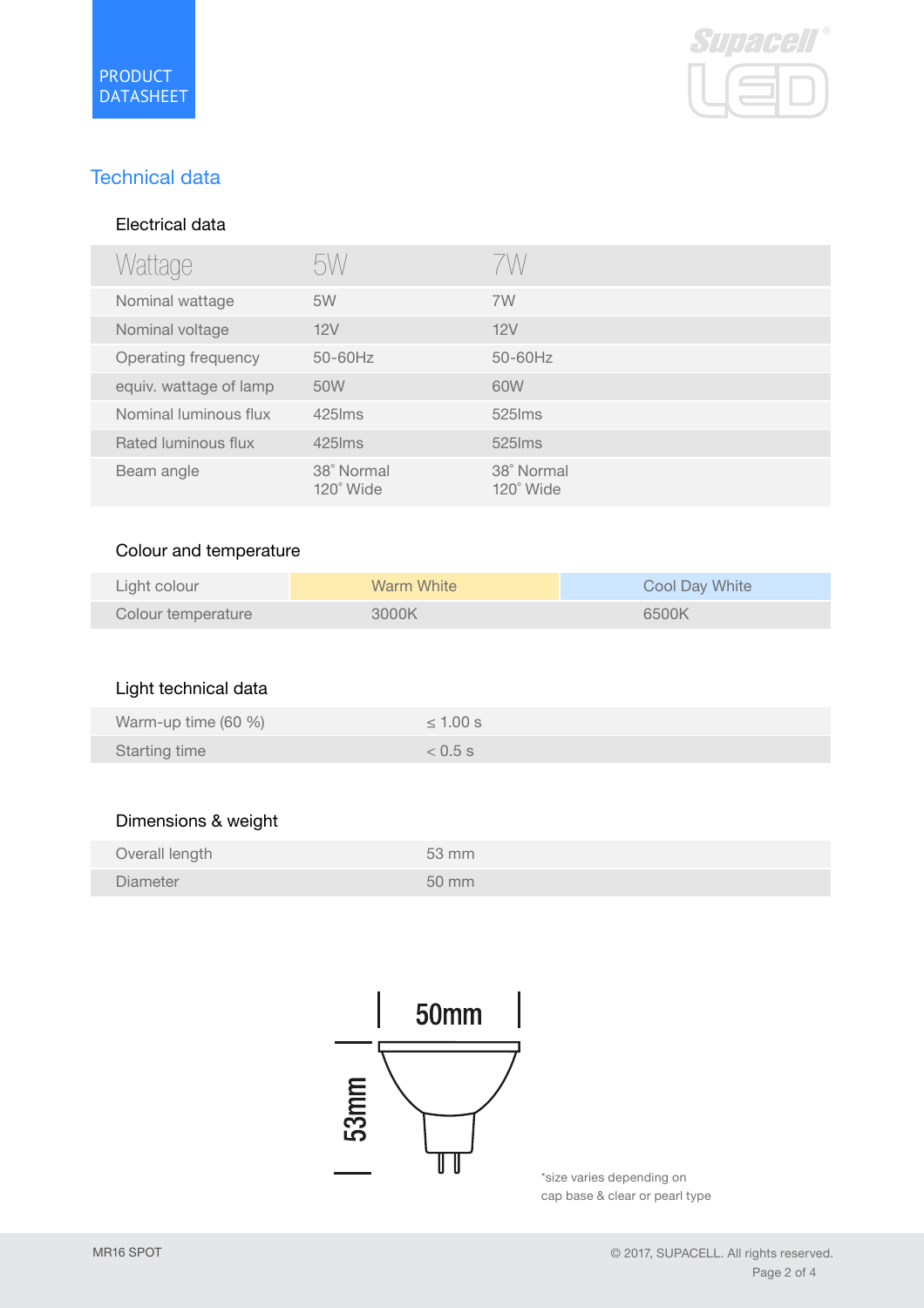

#### Lifespan

| Nominal lamp life time                  | 30,000 hours |
|-----------------------------------------|--------------|
| Rated lamp life time                    | 30,000 hours |
| Number of switching cycles              | 15,000       |
| Lumen main fact at end of nom life time | 0.70         |

## Additional product data

| <b>Base</b><br><b>MR16</b><br>16mm |                                                                                                                                                                                                                                                                                                                                                                  |
|------------------------------------|------------------------------------------------------------------------------------------------------------------------------------------------------------------------------------------------------------------------------------------------------------------------------------------------------------------------------------------------------------------|
| Mercury content                    | 0.0 <sub>mg</sub>                                                                                                                                                                                                                                                                                                                                                |
| Mercury-free                       | <b>Yes</b>                                                                                                                                                                                                                                                                                                                                                       |
| Design / version                   | Opal / Pearl and Clear                                                                                                                                                                                                                                                                                                                                           |
| Appropriate disposal acc. to WEEE  | Yes.                                                                                                                                                                                                                                                                                                                                                             |
| Product remark                     | All technical parameters apply to the entire lamp.<br>Due to the complex production process for<br>light-emitting diodes, the typical values shown<br>for the technical LED parameters are purely<br>statistical values that do not necessarily match<br>the actual technical parameters of each<br>individual product, which can vary from the<br>typical value |

## **Capabilities**

Dimmable No

# Certificates & standards

| Energy efficiency class | A+          |
|-------------------------|-------------|
| Energy consumption      | 5 kWh/1000h |
|                         | 7 kWh/1000h |